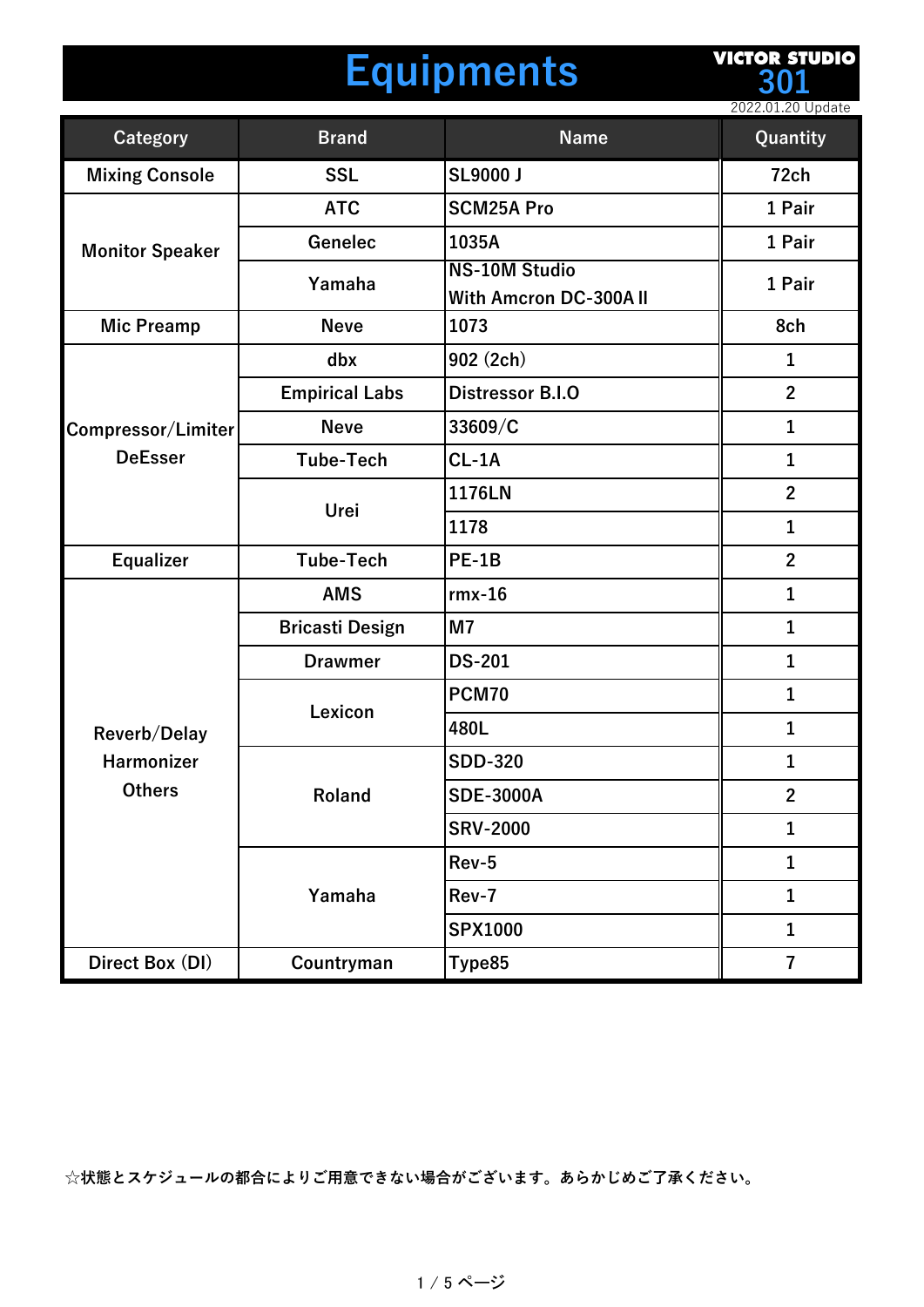### **Microphones**

**VICTOR STUDIO 301**

| <b>Category</b>              | <b>Brand</b>         | <b>Name</b>            | Quantity                |
|------------------------------|----------------------|------------------------|-------------------------|
|                              | <b>AKG</b>           | <b>C-414EB</b>         | 8                       |
|                              |                      | C-414TL2               | $\overline{2}$          |
|                              |                      | $C-451B$               | 4                       |
|                              |                      | $C-451E$               | $\overline{\mathbf{4}}$ |
|                              |                      | <b>C-451EB</b>         | $\mathbf{1}$            |
| Microphone                   | <b>B&amp;K</b>       | 4006                   | $\overline{2}$          |
| <b>Condencer</b>             | <b>Neumann</b>       | <b>U-47 (FET)</b>      | $\overline{\mathbf{4}}$ |
|                              |                      | <b>U-87i</b>           | 10                      |
|                              |                      | <b>U-87Ai</b>          | $\overline{2}$          |
|                              | <b>Sanken</b>        | $CU-41$                | $\overline{2}$          |
|                              |                      | <b>CMC-54U</b>         | $\overline{2}$          |
|                              | <b>SCHOEPS</b>       | <b>CMC-55U</b>         | $\overline{2}$          |
| Microphone<br><b>Tube</b>    | Neumann              | M-269                  | 4                       |
|                              |                      | $M-49$                 | $\overline{7}$          |
|                              |                      | U-67 (Revival)         | $\mathbf{2}$            |
|                              | <b>AKG</b>           | $D-112$                | 4                       |
| Microphone<br>Dynamic/Ribbon | audio-Technica       | <b>ATM-25</b>          | $\mathbf{2}$            |
|                              | beyer dynamic        | <b>TG D70</b>          | $\mathbf{1}$            |
|                              | <b>Electro Voice</b> | <b>RE-20</b>           | $5\phantom{1}$          |
|                              | Sennheiser           | <b>MD-421</b>          | 8                       |
|                              |                      | <b>MD-422</b>          | $\overline{2}$          |
|                              |                      | MD-441                 | $\overline{2}$          |
|                              | <b>Shure</b>         | <b>SM-57</b>           | 8                       |
|                              |                      | <b>SM-58</b>           | $\overline{2}$          |
|                              | YAMAHA               | <b>SUBKICK SKRM100</b> | $\mathbf{1}$            |

**☆状態とスケジュールの都合によりご⽤意できない場合がございます。あらかじめご了承ください。** ☆赤色表記のマイク機材につきまして、高音圧及び管楽器等への近接使用は原則ご遠慮いただいております。

#### 2 / 5 ページ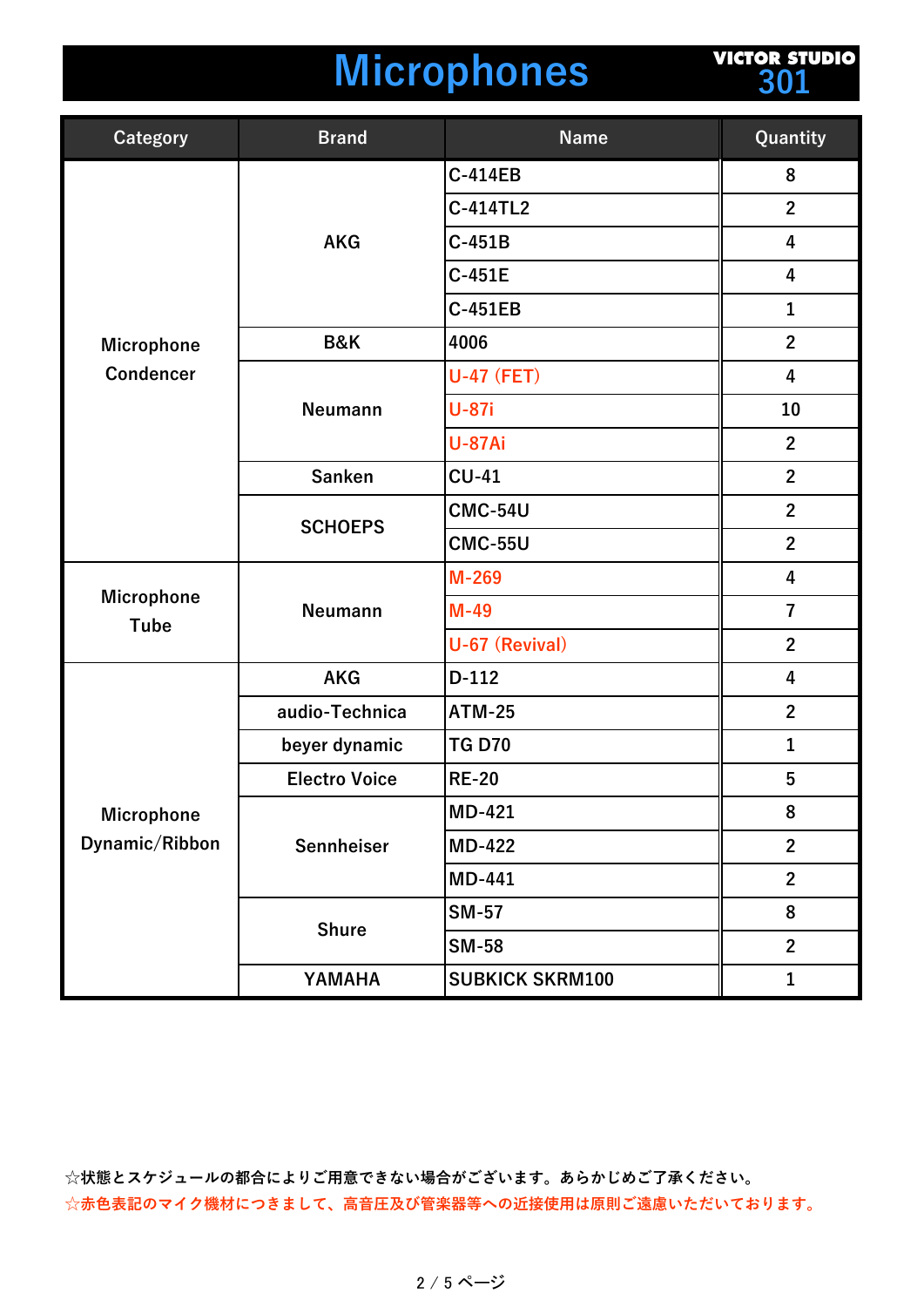# **ProTools System**

**VICTOR STUDIO 301**

| <b>Category</b>          | <b>Brand</b>                 | <b>Name</b>                        | Quantity/Spec  |
|--------------------------|------------------------------|------------------------------------|----------------|
| Computer                 | Apple                        | Mac Pro Late 2013<br>2.7GHz 12Core | 1              |
|                          |                              | <b>RAM</b>                         | 32GB           |
|                          |                              | <b>OS</b>                          | 10.14          |
| <b>Software</b>          | Avid                         | <b>ProTools Ultimate</b>           | 2021           |
| Interface                | Avid                         | HD I/O $16 \times 16$ Analog       | 4              |
|                          |                              | *Analog 64 in 64 out               |                |
|                          |                              | <b>Sync HD</b>                     | 1              |
|                          | <b>Blackmagic Dsign</b>      | <b>DeckLink Mini Monitor 4K</b>    | $\mathbf{1}$   |
| <b>DSP</b>               | Avid                         | <b>HDX PCIe Card</b>               | $\mathbf{2}$   |
| <b>Expansion Chassis</b> | Sonnet                       | <b>Echo Express III-R</b>          | 1              |
| <b>Work Media</b>        | <b>OWC</b><br><b>Seagate</b> | <b>SSD (Thunderbolt 2)</b>         | $\overline{2}$ |
| <b>MIDI</b> Interface    | iConnectivity                | mio                                | 1              |

**☆Work Media内のDataは作業終了後、消去させていただきます。あらかじめご了承ください。**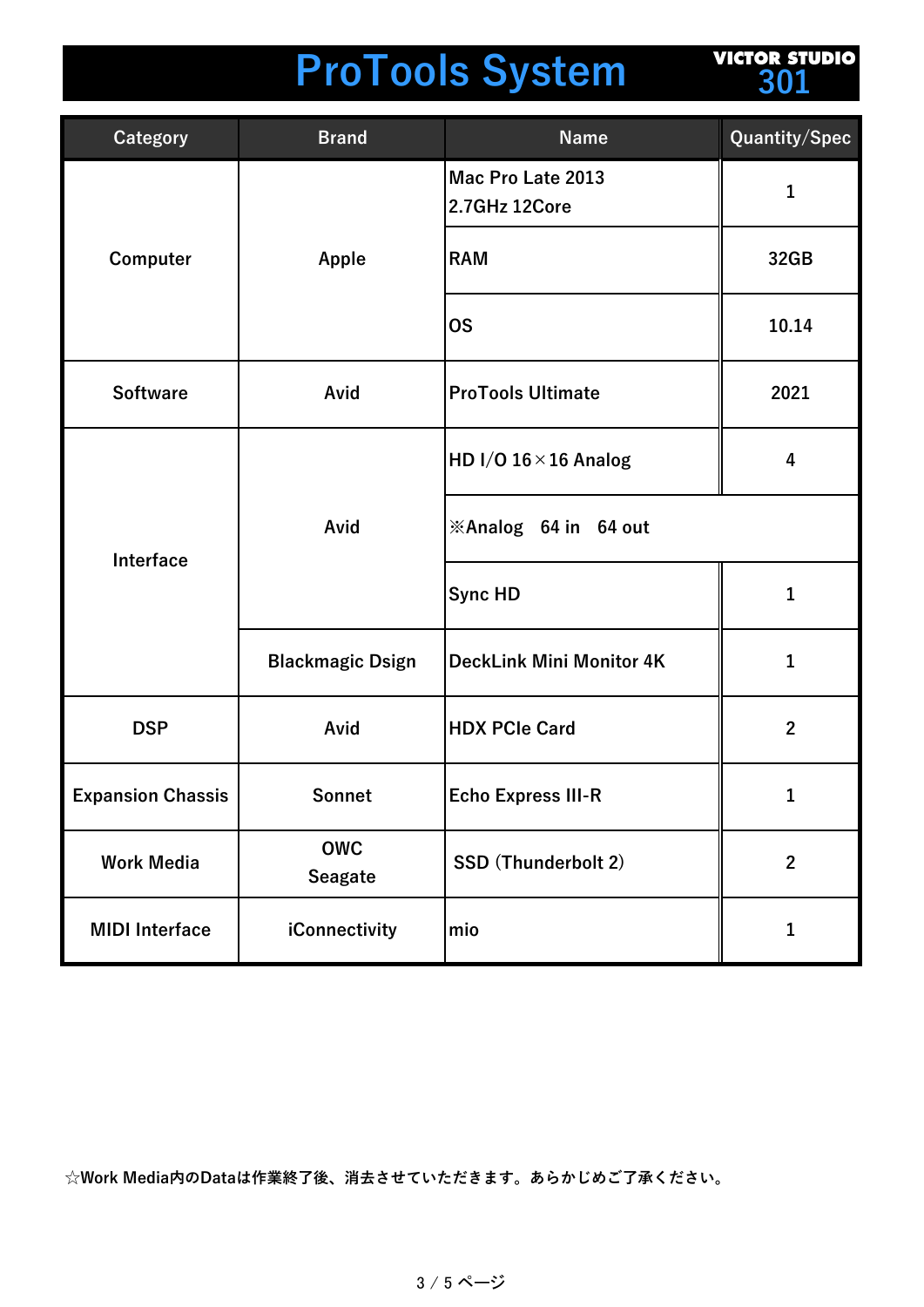# **Plugin for ProTools**



| <b>Brand</b>           | <b>Name</b>                       | Quantity     |
|------------------------|-----------------------------------|--------------|
| <b>Antares</b>         | <b>Auto-Tune Pro</b>              |              |
|                        | <b>Complete Plugin Bundle</b>     |              |
| Avid                   | <b>HEAT</b>                       |              |
| <b>Celemony</b>        | <b>Melodyne Studio</b>            |              |
| Cranesong              | <b>Phoenix 2</b>                  |              |
| <b>Fabfilter</b>       | Pro-Q3                            |              |
|                        | <b>Ozone</b>                      |              |
| iZotope                | <b>RX Standard</b>                |              |
| McDSP (Ver5)           | <b>Everything Pack HD</b>         |              |
| <b>MDW</b>             | <b>Hi-Res Parametric EQ</b>       |              |
| <b>Metric Halo</b>     | <b>AAX Production Bundle</b>      |              |
|                        | bx console SSL 4000 E             | $\mathbf{1}$ |
| <b>Plugin Alliance</b> | bx_console SSL 4000 G             |              |
|                        | bx_digital V2                     |              |
| serato                 | <b>Pitch'n Time</b>               |              |
|                        | Amp Room Bundle                   |              |
|                        | <b>FET Compressor</b>             |              |
| <b>Softube</b>         | <b>Summit Audio Grand Channel</b> |              |
|                        | <b>TUBE-TECH Classic Channel</b>  |              |
| <b>Sound Toys</b>      | SoundToys 5                       |              |
|                        | <b>API Collection</b>             |              |
|                        | <b>CLA Classic Compressors</b>    |              |
| <b>Waves (Ver11)</b>   | <b>H-Reverb</b>                   |              |
|                        | L3-16 Multimaximizer              |              |
|                        | <b>Platinum Bundle</b>            |              |
|                        | <b>SSL 4000 Collection</b>        |              |